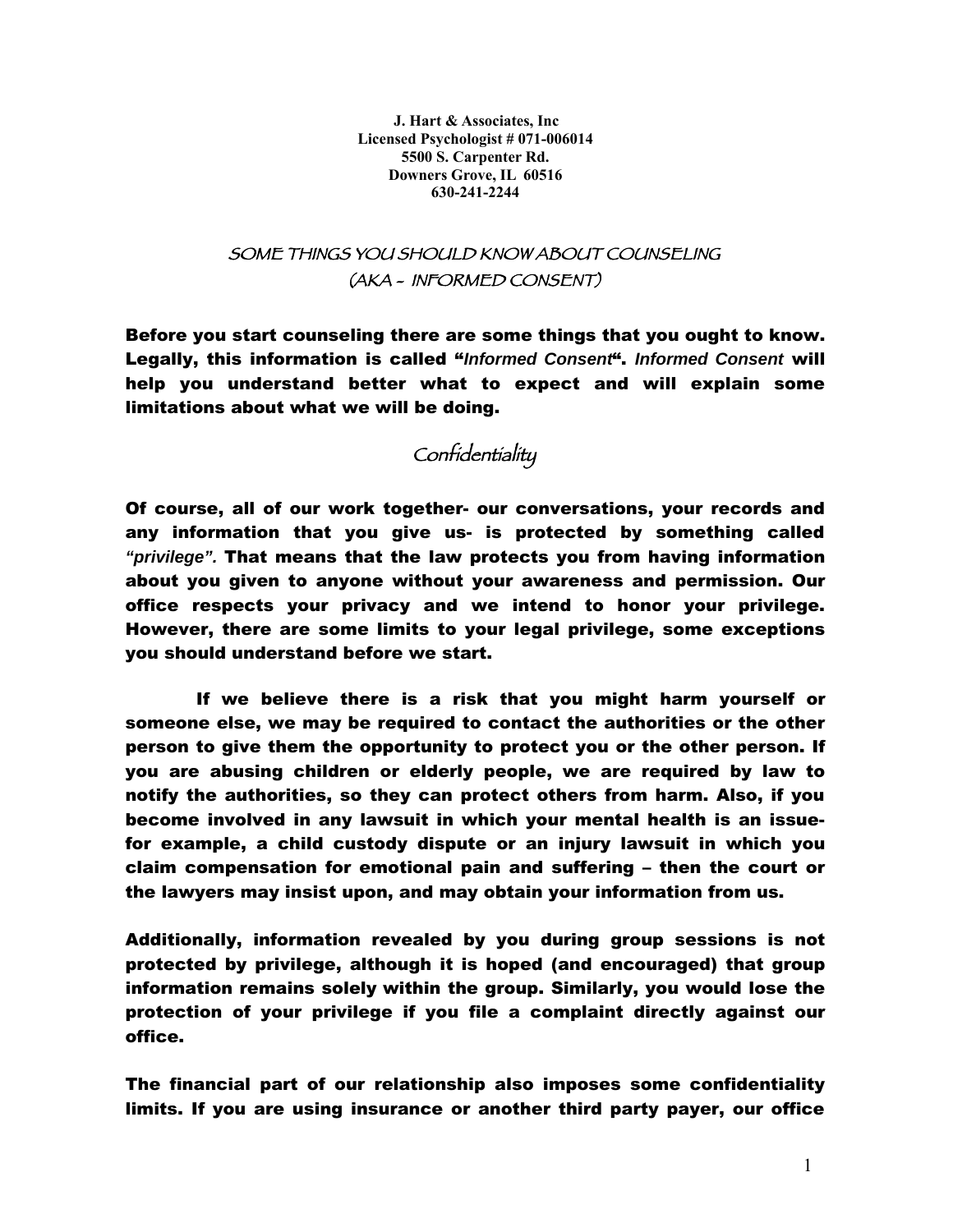must share certain information with them, including (but not necessarily limited to) your diagnosis and the times of your visits. If there is a managed care company, they may require us to provide additional information such as your symptoms and your progress. You should also understand that insurance and managed care information is often stored in national computer databases. If we find ourselves in a dispute with you over billing, our office may only provide the information necessary to clarify and to collect any outstanding.

## Side effects and other potential unpleasantness

You should know that counseling is not always easy. You may find yourself having to discuss very personal information. You could find those conversations difficult and embarrassing, and you might be very anxious during and after such conversations. As you learn more about yourself, you might encounter increased conflict with friends, co-workers, and family members. It is possible that you might become somewhat depressed or confused. Hopefully, you will inform us if these feelings become too distressing so that we can properly pace your treatment. Counseling is intended to alleviate problems, but sometimes, especially at first, and as you get to the root of some things, you may feel them even more acutely than in the past. We may also suggest that you do some things that might, at first, make you feel awkward or uncomfortable. Sometimes counseling requires trying new ways of doing things. You will always be free to move at your own pace, however. We will challenge you and your old ways of thinking and doing things, but we cannot offer any promise about the results you will experience. Your outcome will depend upon many things.

Our office specializes in the treatment of trauma, general psychological issues, and marriage counseling. If we believe that your problems require knowledge we do not have, we may refer you for a consultation with someone with more specific training or experience, discussing any such referral with you.

## Our office billing policies

We schedule appointments to begin at the time marked on your appointment card. Insurance companies dictate that counseling sessions last 45-50 minutes. We must end promptly so that notes can be recorded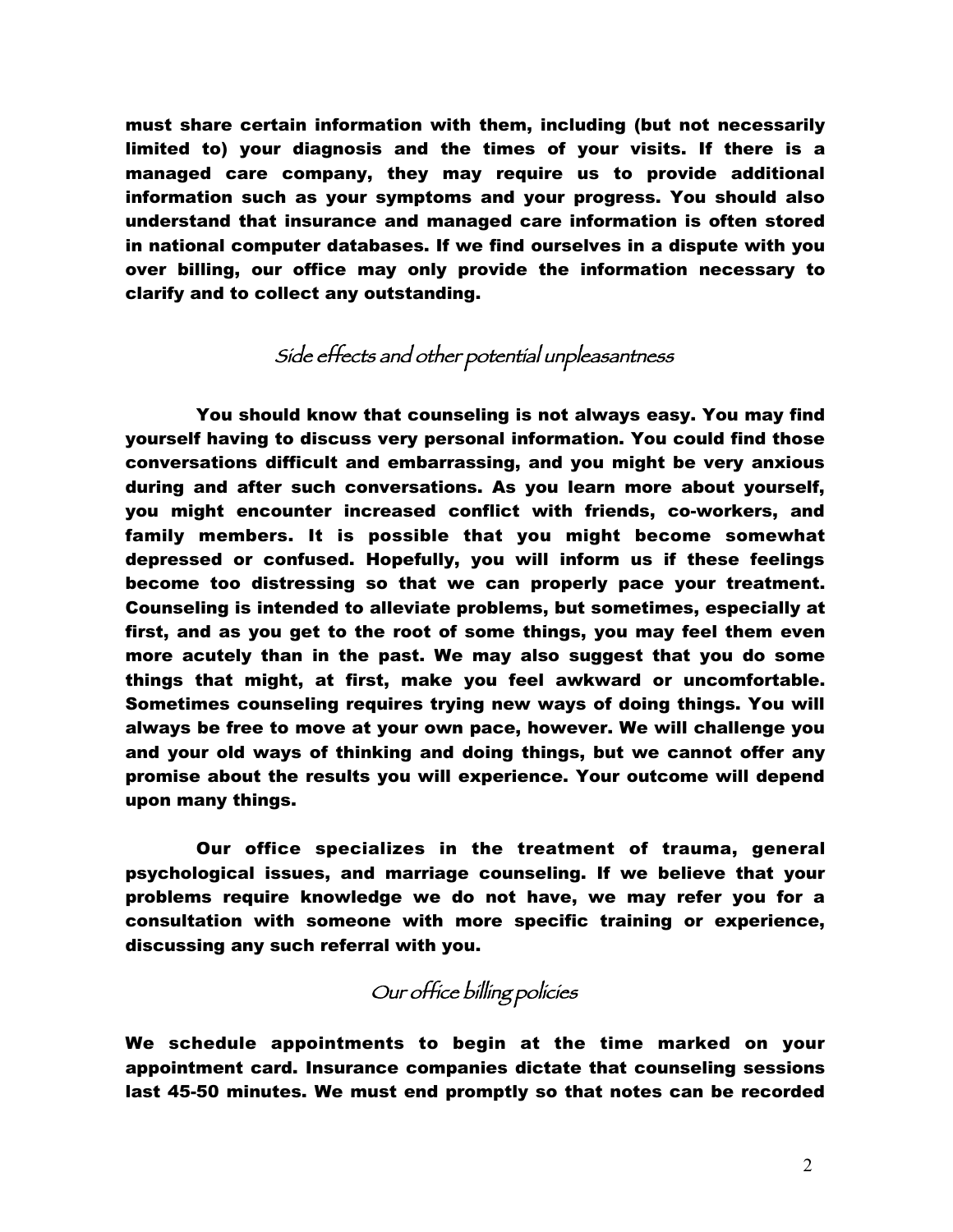and a transition can be made into the next session. If, regrettably, the previous session becomes prolonged, we ask that you afford us the same 10-15 minute window of tolerance that you, too, will appreciate, should your issue not fit neatly into the time bracket allotted. Your session will not be shortened as a result of any such time delays.

Payment is due at the time of your appointment. We can accept cash or checks for your payment. Our office must charge a full fee even if you are late, or if you cannot make your appointment and you do not cancel the appointment twenty-four hours in advance.

Our office charges a \$30 fee for any check returned for any reason.

| If you need to cancel an appointment, please call (708) 829-         |
|----------------------------------------------------------------------|
| 4840.                                                                |
| Please do not use the internet to schedule or cancel<br>appointments |
| .                                                                    |

Our office communication policies

Our office telephone (630) 241-2244 is answered twenty-four hours a day by a mechanical answering system. Throughout the day, we check messages regularly, and, whenever possible, we try to return phone calls the same day. If we have not returned your call within 24 hours, please try again as your message may have been lost. We do not check office messages after 6:30pm on weekdays, or routinely on weekends. If you have an emergency after 6:30pm or on a weekend, call 911, or go to an emergency room. Should after hours telephone calls be necessary, there will be no charge for the first 10 minutes. For telephone consultations that require more than ten minutes, our office charges \$25 for each 15 minute increment or any part of a fifteen minute increment. These fees are due and payable when they are incurred, but must be paid by the time of your next appointment; insurance does not ordinarily pay for telephone consultations.

Although we encourage the use of the internet as a method of storing information for future sessions, it is not possible to do therapy by internet. If you leave information for your next session, it will be properly addressed then. Please do not expect a response before the next session.